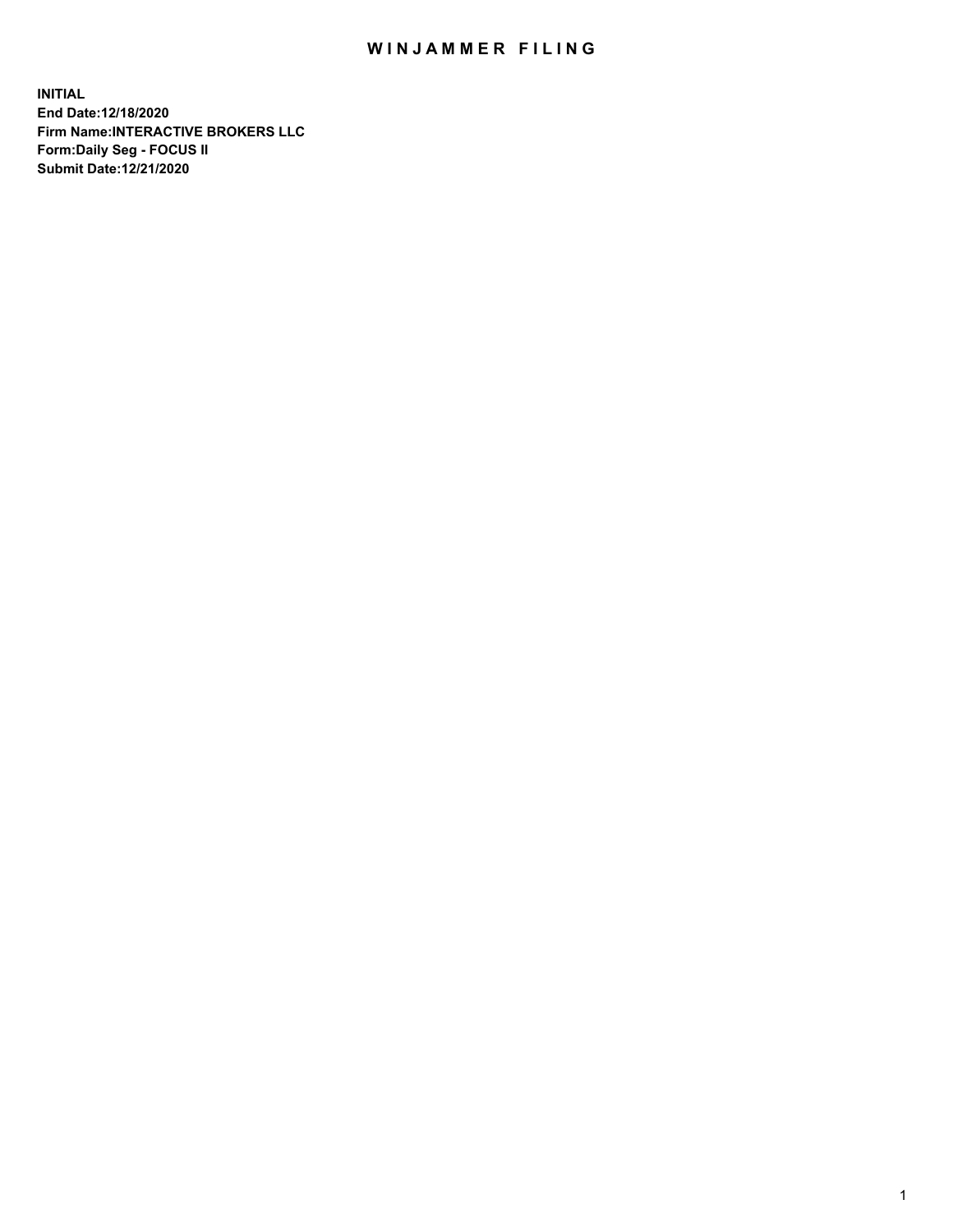**INITIAL End Date:12/18/2020 Firm Name:INTERACTIVE BROKERS LLC Form:Daily Seg - FOCUS II Submit Date:12/21/2020 Daily Segregation - Cover Page**

| Name of Company                                                                                                                                                                                                                                                                                                                | <b>INTERACTIVE BROKERS LLC</b>                                                                           |  |
|--------------------------------------------------------------------------------------------------------------------------------------------------------------------------------------------------------------------------------------------------------------------------------------------------------------------------------|----------------------------------------------------------------------------------------------------------|--|
| <b>Contact Name</b>                                                                                                                                                                                                                                                                                                            | James Menicucci                                                                                          |  |
| <b>Contact Phone Number</b>                                                                                                                                                                                                                                                                                                    | 203-618-8085                                                                                             |  |
| <b>Contact Email Address</b>                                                                                                                                                                                                                                                                                                   | jmenicucci@interactivebrokers.c<br>om                                                                    |  |
| FCM's Customer Segregated Funds Residual Interest Target (choose one):<br>a. Minimum dollar amount: ; or<br>b. Minimum percentage of customer segregated funds required:%; or<br>c. Dollar amount range between: and; or<br>d. Percentage range of customer segregated funds required between:% and%.                          | $\overline{\mathbf{0}}$<br>$\overline{\mathbf{0}}$<br>155,000,000 245,000,000<br>0 <sub>0</sub>          |  |
| FCM's Customer Secured Amount Funds Residual Interest Target (choose one):<br>a. Minimum dollar amount: ; or<br>b. Minimum percentage of customer secured funds required:% ; or<br>c. Dollar amount range between: and; or<br>d. Percentage range of customer secured funds required between:% and%.                           | $\overline{\mathbf{0}}$<br>$\overline{\mathbf{0}}$<br>80,000,000 120,000,000<br>0 <sub>0</sub>           |  |
| FCM's Cleared Swaps Customer Collateral Residual Interest Target (choose one):<br>a. Minimum dollar amount: ; or<br>b. Minimum percentage of cleared swaps customer collateral required:% ; or<br>c. Dollar amount range between: and; or<br>d. Percentage range of cleared swaps customer collateral required between:% and%. | $\overline{\mathbf{0}}$<br>$\underline{\mathbf{0}}$<br>$\underline{0}$ $\underline{0}$<br>0 <sub>0</sub> |  |

Attach supporting documents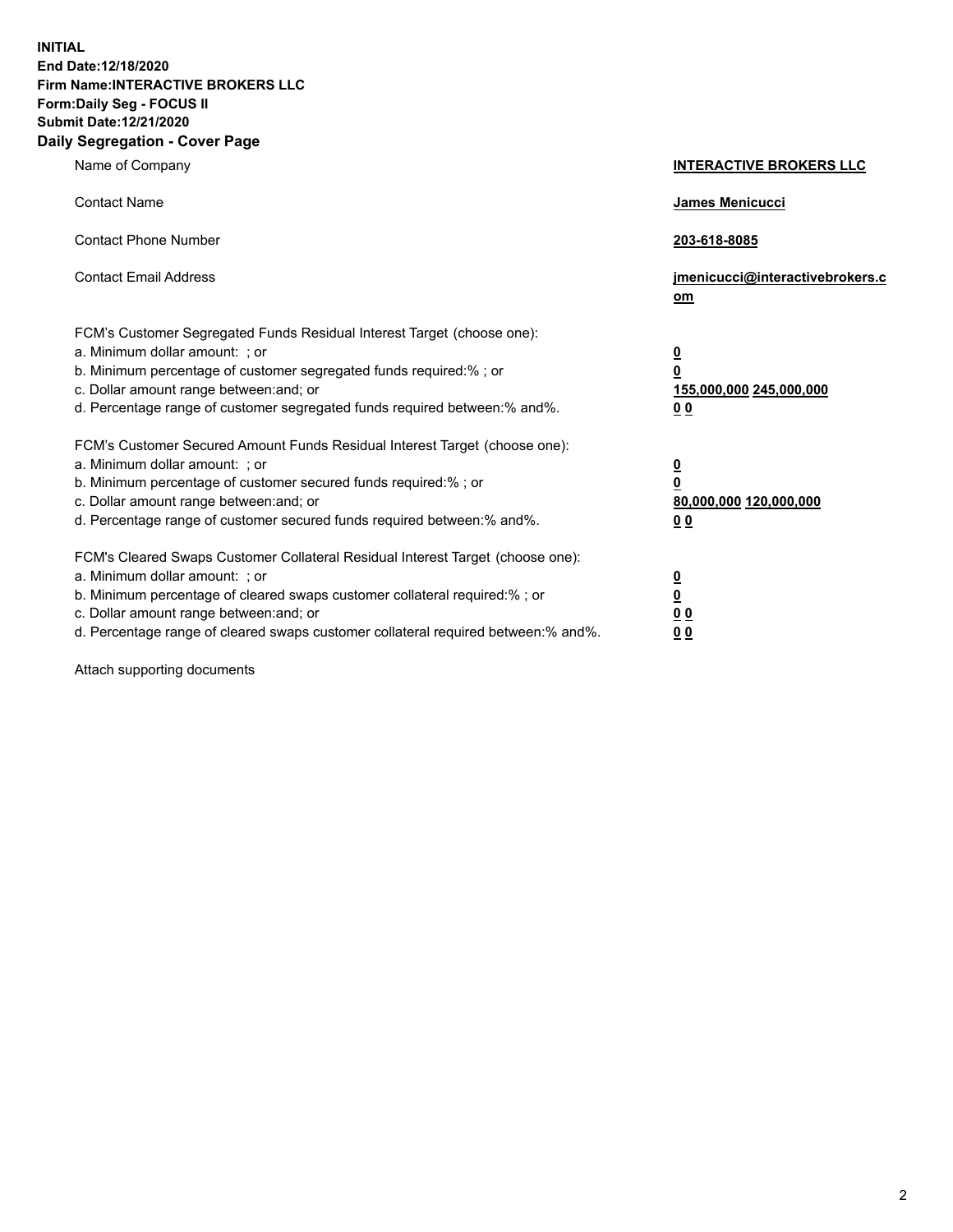**INITIAL End Date:12/18/2020 Firm Name:INTERACTIVE BROKERS LLC Form:Daily Seg - FOCUS II Submit Date:12/21/2020 Daily Segregation - Secured Amounts**

## Foreign Futures and Foreign Options Secured Amounts Amount required to be set aside pursuant to law, rule or regulation of a foreign government or a rule of a self-regulatory organization authorized thereunder **0** [7305] 1. Net ledger balance - Foreign Futures and Foreign Option Trading - All Customers A. Cash **555,922,038** [7315] B. Securities (at market) **0** [7317] 2. Net unrealized profit (loss) in open futures contracts traded on a foreign board of trade **7,312,325** [7325] 3. Exchange traded options a. Market value of open option contracts purchased on a foreign board of trade **128,144** [7335] b. Market value of open contracts granted (sold) on a foreign board of trade **-90,494** [7337] 4. Net equity (deficit) (add lines 1. 2. and 3.) **563,272,013** [7345] 5. Account liquidating to a deficit and account with a debit balances - gross amount **6,366** [7351] Less: amount offset by customer owned securities **0** [7352] **6,366** [7354] 6. Amount required to be set aside as the secured amount - Net Liquidating Equity Method (add lines 4 and 5) **563,278,379** [7355] 7. Greater of amount required to be set aside pursuant to foreign jurisdiction (above) or line 6. **563,278,379** [7360] FUNDS DEPOSITED IN SEPARATE REGULATION 30.7 ACCOUNTS 1. Cash in banks A. Banks located in the United States **60,936,417** [7500] B. Other banks qualified under Regulation 30.7 **0** [7520] **60,936,417** [7530] 2. Securities A. In safekeeping with banks located in the United States **449,950,500** [7540] B. In safekeeping with other banks qualified under Regulation 30.7 **0** [7560] **449,950,500** [7570] 3. Equities with registered futures commission merchants A. Cash **0** [7580] B. Securities **0** [7590] C. Unrealized gain (loss) on open futures contracts **0** [7600] D. Value of long option contracts **0** [7610] E. Value of short option contracts **0** [7615] **0** [7620] 4. Amounts held by clearing organizations of foreign boards of trade A. Cash **0** [7640] B. Securities **0** [7650] C. Amount due to (from) clearing organization - daily variation **0** [7660] D. Value of long option contracts **0** [7670] E. Value of short option contracts **0** [7675] **0** [7680] 5. Amounts held by members of foreign boards of trade A. Cash **171,378,849** [7700] B. Securities **0** [7710] C. Unrealized gain (loss) on open futures contracts **4,151,426** [7720] D. Value of long option contracts **128,144** [7730] E. Value of short option contracts **-90,494** [7735] **175,567,925** [7740] 6. Amounts with other depositories designated by a foreign board of trade **0** [7760] 7. Segregated funds on hand **0** [7765] 8. Total funds in separate section 30.7 accounts **686,454,842** [7770] 9. Excess (deficiency) Set Aside for Secured Amount (subtract line 7 Secured Statement Page 1 from Line 8) **123,176,463** [7380] 10. Management Target Amount for Excess funds in separate section 30.7 accounts **80,000,000** [7780] 11. Excess (deficiency) funds in separate 30.7 accounts over (under) Management Target **43,176,463** [7785]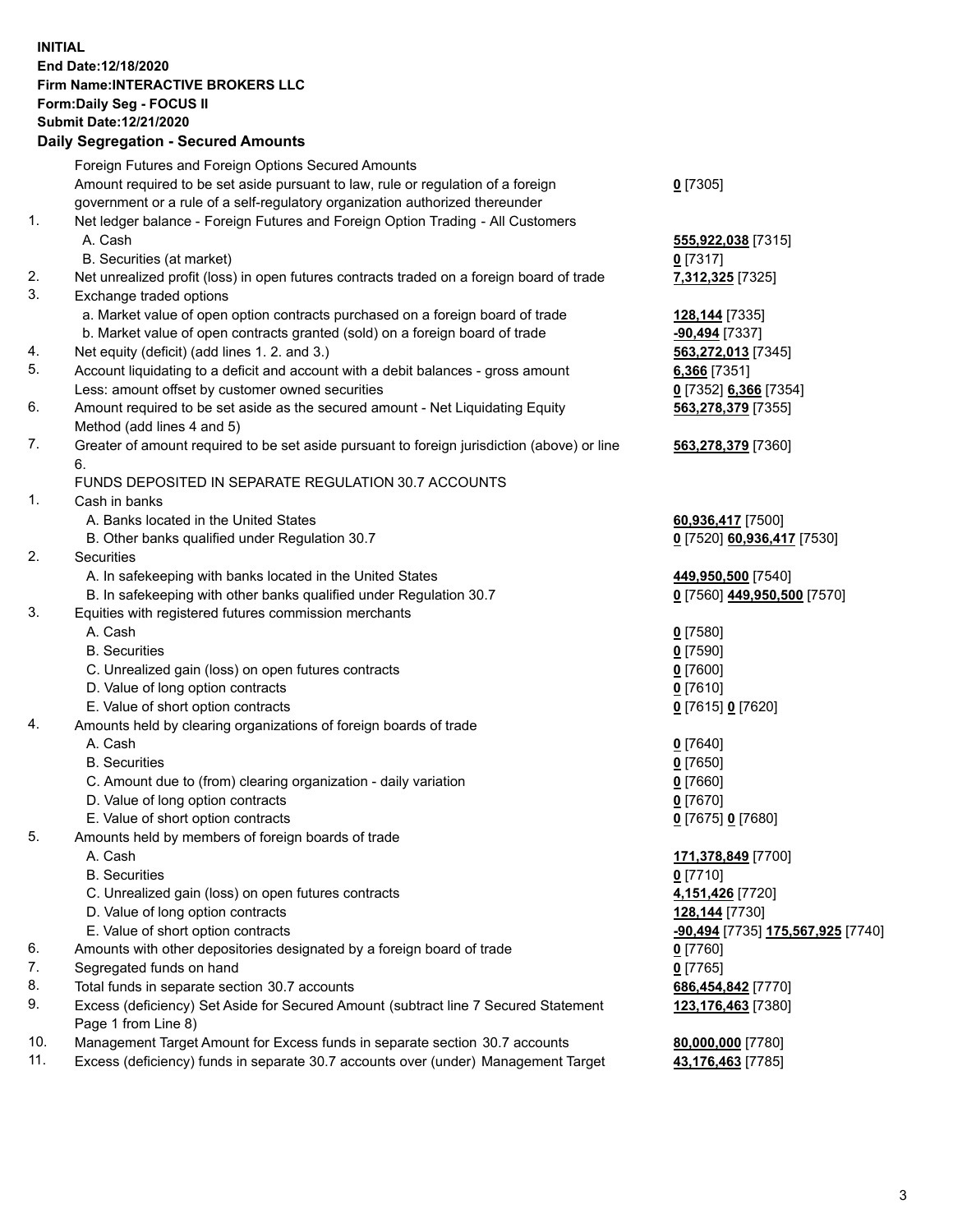**INITIAL End Date:12/18/2020 Firm Name:INTERACTIVE BROKERS LLC Form:Daily Seg - FOCUS II Submit Date:12/21/2020 Daily Segregation - Segregation Statement** SEGREGATION REQUIREMENTS(Section 4d(2) of the CEAct) 1. Net ledger balance A. Cash **5,327,998,926** [7010] B. Securities (at market) **0** [7020] 2. Net unrealized profit (loss) in open futures contracts traded on a contract market **303,640,638** [7030] 3. Exchange traded options A. Add market value of open option contracts purchased on a contract market **248,614,378** [7032] B. Deduct market value of open option contracts granted (sold) on a contract market **-208,543,256** [7033] 4. Net equity (deficit) (add lines 1, 2 and 3) **5,671,710,686** [7040] 5. Accounts liquidating to a deficit and accounts with debit balances - gross amount **4,990,224** [7045] Less: amount offset by customer securities **0** [7047] **4,990,224** [7050] 6. Amount required to be segregated (add lines 4 and 5) **5,676,700,910** [7060] FUNDS IN SEGREGATED ACCOUNTS 7. Deposited in segregated funds bank accounts A. Cash **1,332,755,470** [7070] B. Securities representing investments of customers' funds (at market) **2,558,644,920** [7080] C. Securities held for particular customers or option customers in lieu of cash (at market) **0** [7090] 8. Margins on deposit with derivatives clearing organizations of contract markets A. Cash **4,174,319** [7100] B. Securities representing investments of customers' funds (at market) **1,963,078,820** [7110] C. Securities held for particular customers or option customers in lieu of cash (at market) **0** [7120] 9. Net settlement from (to) derivatives clearing organizations of contract markets **2,462,230** [7130] 10. Exchange traded options A. Value of open long option contracts **248,488,886** [7132] B. Value of open short option contracts **-208,514,701** [7133] 11. Net equities with other FCMs A. Net liquidating equity **0** [7140] B. Securities representing investments of customers' funds (at market) **0** [7160] C. Securities held for particular customers or option customers in lieu of cash (at market) **0** [7170] 12. Segregated funds on hand **0** [7150] 13. Total amount in segregation (add lines 7 through 12) **5,901,089,944** [7180] 14. Excess (deficiency) funds in segregation (subtract line 6 from line 13) **224,389,034** [7190] 15. Management Target Amount for Excess funds in segregation **155,000,000** [7194]

16. Excess (deficiency) funds in segregation over (under) Management Target Amount Excess

**69,389,034** [7198]